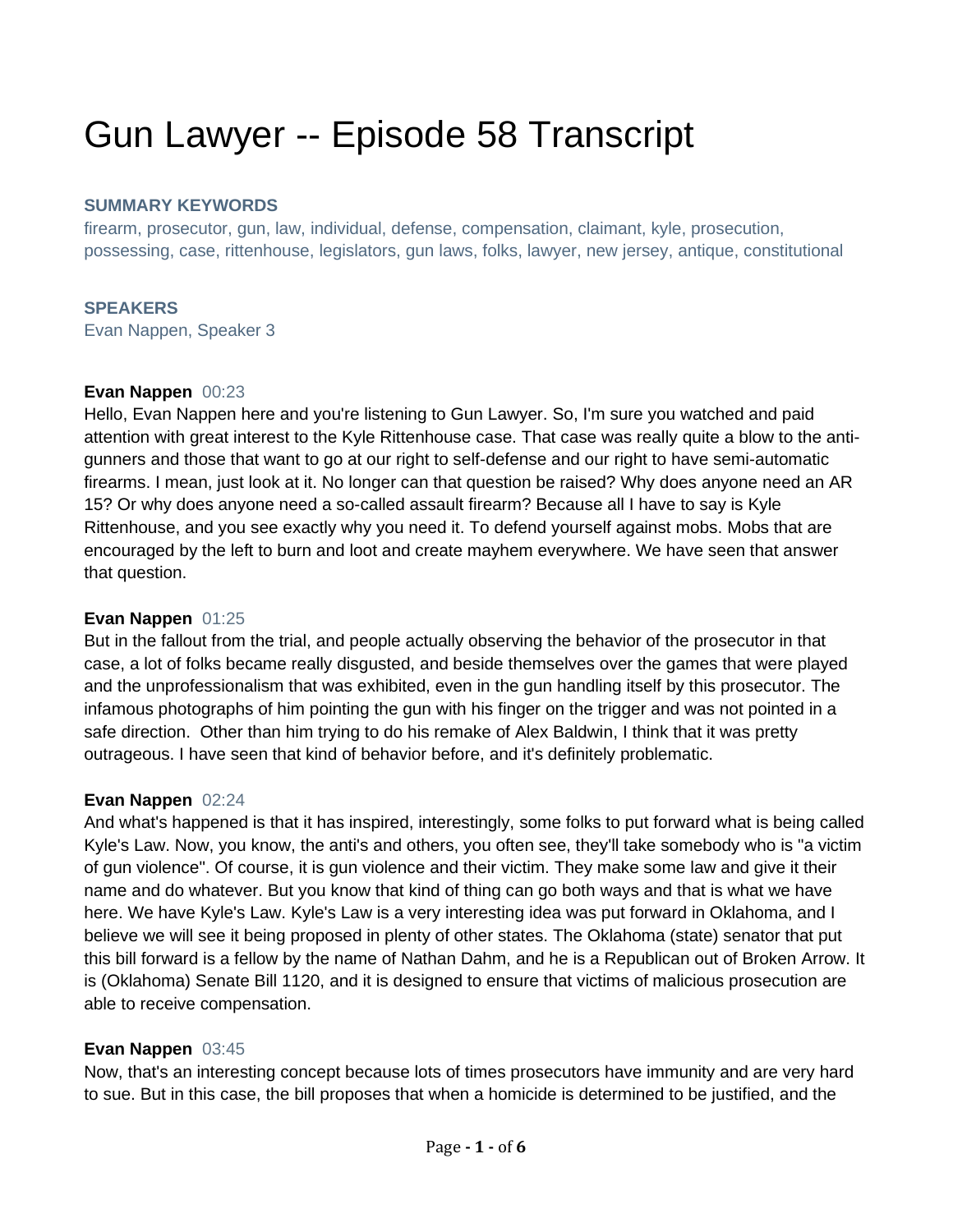accused establishes that they have sustained injury due to malicious prosecution, that person will be awarded fair and just compensation. It further states that to support this claim, the claimant must establish that the prosecution was instituted or instigated by the prosecutor and was without probable cause; that the prosecution had legally and finally been terminated in favor of the claimant; and that as a result of the criminal prosecution, the claimant sustained injury.

## **Evan Nappen** 04:52

Then it says about malice, which is interesting. If you heard Kyle give his interview with Tucker (Carlson), you heard him say that he believed it was with malice by both the statements of Biden and others. Malice may be established if the motive for the prosecution was something other than a desire to bring the offender to justice, or that it was one with ill will or hatred, or willfully done in a wanton or oppressive manner and in a conscious disregard of the claimants' rights. Under the legislation, a prosecutor, get a load of this, folks, may be held personally liable to a claimant if malicious prosecution is established. Now, I want to give credit that I have gleaned a lot of this from an article in Breitbart. Breitbart is a great aggregate news site, and you may want to check them out.

## **Evan Nappen** 05:54

But think about this. The ramifications of Kyle's Law would be to seriously put prosecutors on notice as to whether they would prosecute law-abiding citizens that have exercised their right to self-defense. It seems to be an important check on the abuse of power that takes place when it comes to this selfdefense issue that is more and more important. Because look at what Kyle had to go through, even though he was eventually exonerated. I mean, it's just horrible. Now his recourse may, in fact, be the statements made by Biden before he was President and statements made by the media; smearing Kyle and all that. But this law actually focuses on the prosecutor themselves, which is the one who ultimately makes the decision on whether or not to prosecute.

## **Evan Nappen** 07:06

So, it seems to be a well-placed idea. Also, it really should not necessarily be limited to self-defense with firearms. I think any of the gun laws or criminal laws where individuals are prosecuted and win. Why shouldn't individuals who are acquitted, get compensation for the bad charges that were placed against them? It is common in civil suits that if an individual sues and then No Cause of Action, attorney's fees get paid. You see attorney's fees get paid all the time in matrimonial matters, right? Even in domestic violence matters, that are civil in nature. Why aren't attorney's fees paid in the criminal case? Why is it that the individual is completely at risk to have to defend themselves on the charges? Then after successful defense, when the government has unlimited resources, and the citizen has to spend their private resources, and they're acquitted, that there isn't compensation?

#### **Evan Nappen** 08:26

I think that alone would discourage a lot of frivolous prosecution and prosecution criminally when the cases are weak. Not just where they want to throw the dice and go to a jury trial because what's the worst case; they lose. But the individual still goes through the shredder of the justice system to get to there. So, I think that compensation idea and if it can be started with a Kyle's Law, should go even further. There are some areas in criminal law. Very few, but there are some where you can actually get compensation if you're wrongfully prosecuted, and one of those areas is actually in the gun laws. There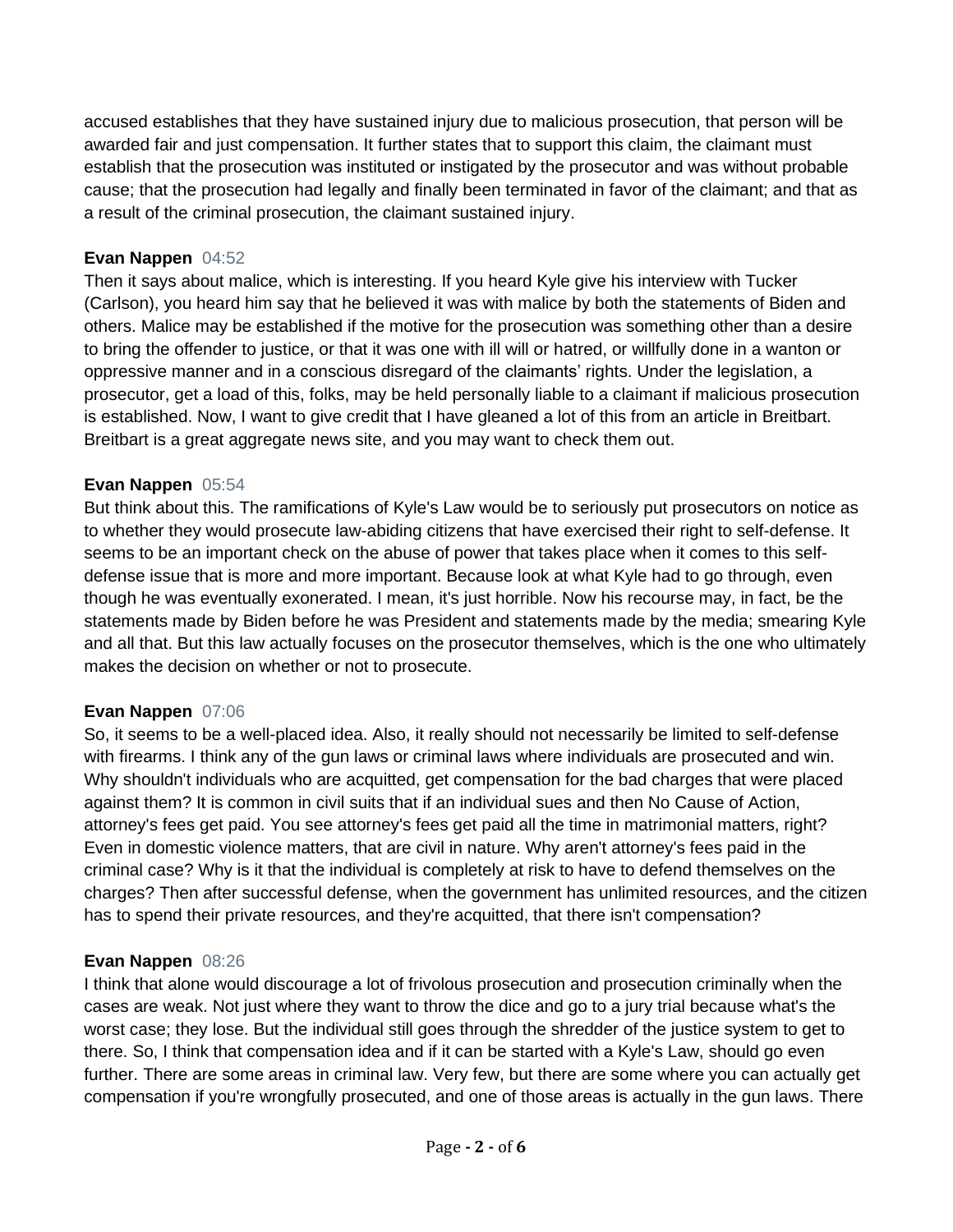actually is part of a little known and utilized, but it's there in the Gun Owners Protection Act to protect dealers. If there is a false, malicious or etcetera, where you can show that this prosecution was brought and you are successful in defeating it, there's actually a way to get legal fees paid by the government on criminal charges. That is really the goal and it will have great impact.

## **Evan Nappen** 09:54

Of course, the mere proposal of this in Oklahoma has created quite a stir. So much so, that individuals in the state of New Hampshire have already started decrying it and making it something that they want to scare the constituency about, so that it doesn't happen. One of the folks who wrote something about it is a legislator named Katherine Rogers, and she is a known quantity on the left. In her piece, she claims that "If this proposal were to become law in New Hampshire, it would effectively ensure that anyone claiming self-defense will have a protective barrier around them against anyone questioning whether, in fact, the claim is valid." A protective barrier? Well, I'm all for protective barriers when individuals act in self-defense.

## **Evan Nappen** 11:05

She further states that "Kyle's Law would require the jury instruction on self-defense include a special question to the jury: If you the jury are acquitting this defendant on the grounds of self-defense, do you also find that the prosecution failed to disprove self-defense by a majority of the evidence?" That's interesting. Then "If the jury answers this in a positive, the defendant is entitled to compensation not only from the state but also from the prosecutor personally. Additionally, the charging police officer will be held accountable as well." This is what she claims. These are some interesting claims, and I do not know how true those claims are. But in a way, the turning around of the liabilities here isn't a bad idea, because we're dealing with something that's a Constitutional right. Why shouldn't our Constitutional rights be given that presumption?

#### **Evan Nappen** 12:12

We have a Constitutional right to self-defense. It's one of the Constitutional rights in the Heller case that found the individual right to keep and bear arms also discuss the Constitutional right to self-defense. Being that is a Constitutional right, why shouldn't it have a protective barrier? Why shouldn't it have recourse if your rights are violated because you properly exercise self defense and still were prosecuted for it. This makes a lot of sense. Makes a lot of sense. Of course, it's one of the reasons why the left hates it. They don't want to see us empowered with our rights, especially rights concerning firearms; our right to defend ourselves and our right to keep and bear arms being intact and respected. They're at war with our rights. They're at war with us. They want to do everything they can to lessen and remove our ability to have those rights. This is what makes this so vital and important that we stay informed, and that we monitor what they're trying to do to us. Because at every turn, even when things are being promoted that are extremely advantageous to the enforcement of our Second Amendment rights. They are trying to stop it and try to take away what you and I believe in so strongly. When we come back, I have some great listener questions that I think you are really going to enjoy, and we'll see you right after the break.

#### **Speaker 3** 14:11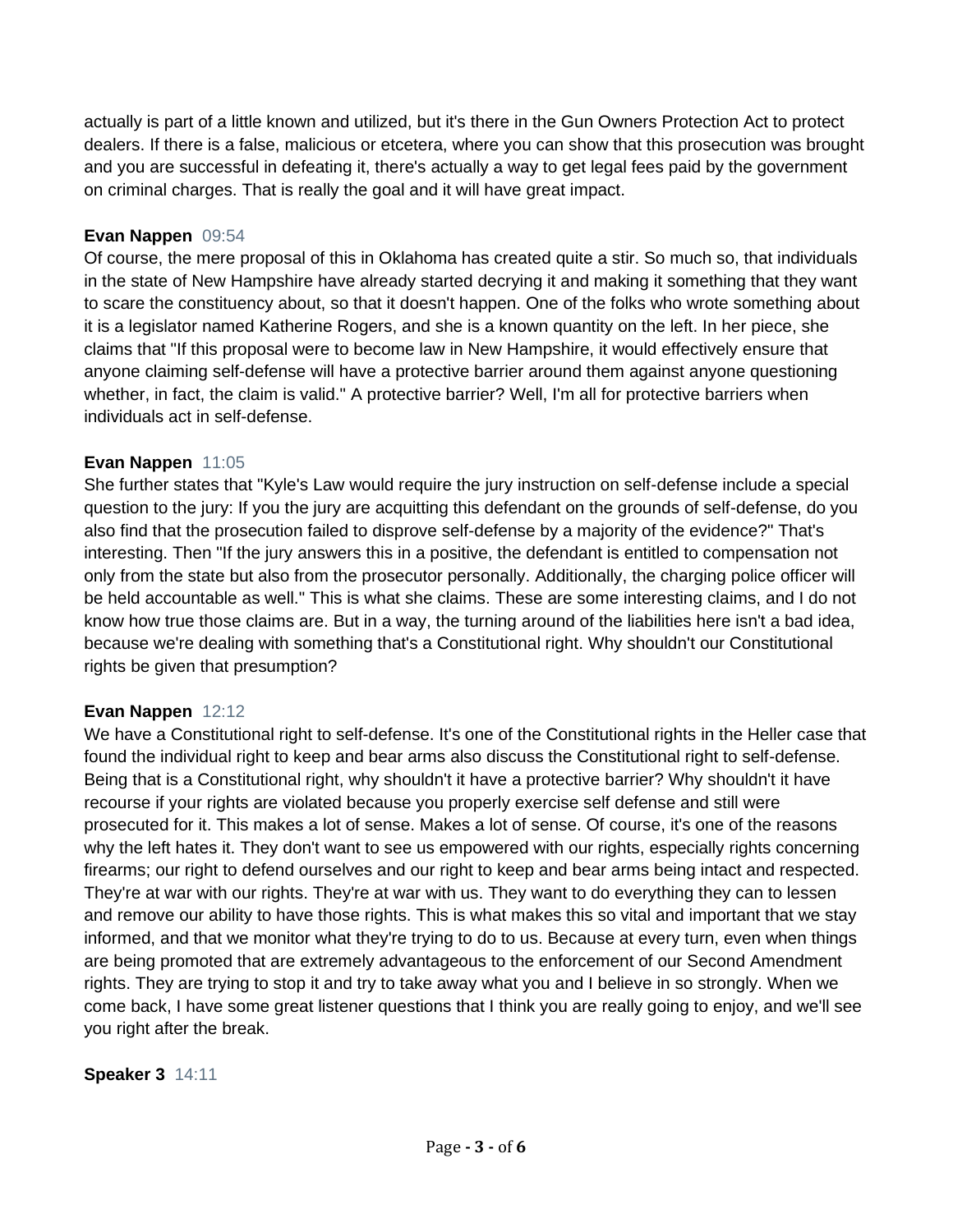For over 30 years, Attorney Evan Nappen has seen what rotten laws do to good people. That's why he's dedicated his life to fighting for the rights of America's gun owners. A fearsome courtroom litigator fighting for rights, justice, and freedom. An unrelenting gun rights spokesman tearing away at anti-gun propaganda to expose the truth. Author of six best-selling books on gun rights including Nappen on Gun Law, a bright orange gun law Bible that sits atop the desk of virtually every lawyer, police chief, firearms dealer and savvy gun owner. That's what made Evan Nappen America's Gun Lawyer. Gun laws are designed to make you a criminal. Don't become the innocent victim of a vicious anti-gun legal system. This is the guy you want on your side. Keep his name and number in your wallet and hope you never have to use it. But if you live, work, or travel with a firearm, the deck is already stacked against you. You can find him on the web at EvanNappen.com or follow the link on the Gun Lawyer resource page. Evan Nappen - America's Gun Lawyer.

# **Speaker 3** 15:25

You're listening to Gun Lawyer with Attorney Evan Nappen. Available wherever you get your favorite podcasts.

# **Evan Nappen** 15:41

Folks, I want to thank you all for listening to Gun Lawyer. Please make sure you subscribe and tell your friends. This our voice here. We can help defeat social media that constantly wants to shadow ban and algorithm me to death. I want to make sure we get this information out to you so that you can be protected. I get a lot of great communication coming to me about the show and one of the folks here sent an interesting question. This is from Anthony and his question is whether an antique World War Two pistol with no firing pin and for show only is still considered a worry gun. Now a worry gun itself is an interesting concept. Worry guns are guns that you may worry about.

## **Evan Nappen** 16:45

As gun collectors and gun owners, we may have acquired firearms at different times and said hey, is this potentially a problem for me or not? Those are the guns we call worry guns and I'm able to often relieve folks' fears or worries by knowing all the laws. I can tell you whether a gun is actually a gun that you need to worry about. Now this firearm here that Anthony questions about a worry gun, well I don't have the details. But what it says: number one it's an antique World War II pistol. Now that is somewhat of a contradiction because an antique firearm is going to be something pre-1898. There are also other factors involved. So, I don't know why it would be an antique World War II pistol. Many folks might consider it to be "antique", but technically, it's not antique. Technically, it is a modern firearm from World War II. Handguns from World War II are still considered a modern firearm. Whether it is a Luger, a P-38, a 1911, or a British Webley, they are all considered modern firearms, not antique.

## **Evan Nappen** 18:21

But the removal of a firing pin, generally speaking, particularly in New Jersey, does not really matter because operability is not a key to legality. The key to legality is: are you possessing it under exemptions? The exemptions or exceptions include possession in one's home. So, if you have a World War II handgun and it is in your home in Jersey, you are exempt for the possession of the handgun in your home, even in New Jersey. So, that's really the key. The fact that it's World War II or antique or not antique or has a pin or doesn't have a pin; bottom line is how are you possessing it. If you are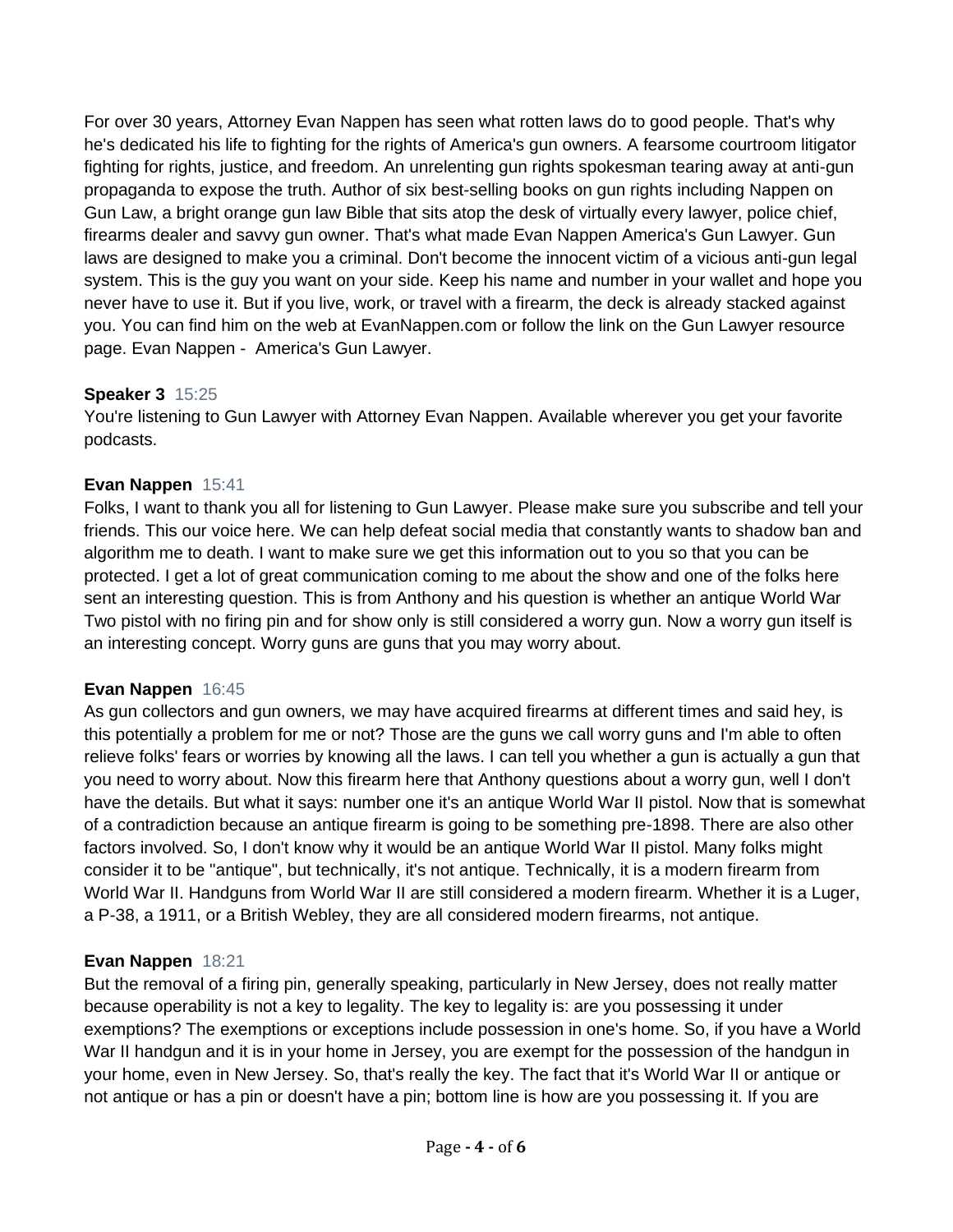possessing it in your home, then there are specific exemptions regarding possession in one's home. And that's the key to it. That's key to it all. See, there are a lot of things that are counterintuitive in New Jersey and this is applies outside New Jersey. You need to actually know the law of the jurisdiction that you are in.

## **Evan Nappen** 19:38

I will tell you some things that may surprise you about New Jersey. Number one: registration is voluntary in Jersey. Yeah, there isn't even a law that an individual can be charged with, "unlawful possession of an unregistered handgun". There's no such thing You see handgun registration takes place in New Jersey on the acquisition, the purchase or transfer of the handgun in New Jersey on a pistol purchase permit. That's where it takes place. But it is not mandatory that any gun you possess be registered. It's just guns that you acquired on a pistol purchase permit that get registered. So, a gun that's been inherited, like this old World War II pistol from this person's father, there is no registration required. You can possess that unregistered firearm. The only question is, are you possessing it lawfully by being within the exemptions? And you see that's how it works. So one of the ways to not have worry guns is to understand the law and understand whether the gun itself is something to be worried about or not. The way to avert the worry is to know the law and know that your legal and what makes it legal. Here what makes it legal is where you are possessing the firearm. If you are possessing under the exemptions in the home, then you are covered and that's how these things need to be addressed.

## **Evan Nappen** 21:23

Now, I have another letter from a listener who has an interesting question, and this is from William. He says "Evan, if the SCOTUS finds the NY carry law unconstitutional, would that have any impact on prior convictions in New York or New Jersey for simple carry without a permit, or cases like Shaneen Allen case? The answer is it might. It might. Because if someone has a conviction, they may be able to go back on what is called post-conviction relief and get the matter turned around, get it thrown out. Based on Constitutional argument, depending on how the court rules. The court could say it's not retroactive in its application. Then you would not be able to. But assuming they don't do that, and they simply find it unconstitutional, and there was an unconstitutional conviction, then yeah, you should be able to go back and try to get any of these convictions reversed, using post-conviction relief techniques. And you've seen that happen. I've seen it before.

## **Evan Nappen** 22:40

I had a case with an individual whose prior record was that he was a medical doctor, and he had performed abortion when it was illegal. Then the law was changed. It was found constitutional, putting aside whatever your beliefs may be about abortion, the fact is, what he did was constitutionally protected. Therefore, he was able to get his conviction on the abortion turned around. If it's unconstitutional, and it was unconstitutional at the time, then you have good arguments here to get that accomplished. I can well see that as a possibility here, depending on how the court actually rules.

## **Evan Nappen** 23:36

Now, Patrick, sends me a letter, and I think it's a good issue here. He says, listening to your podcast and when our carry permits are struck down as unconstitutional won't our legislators just make quick